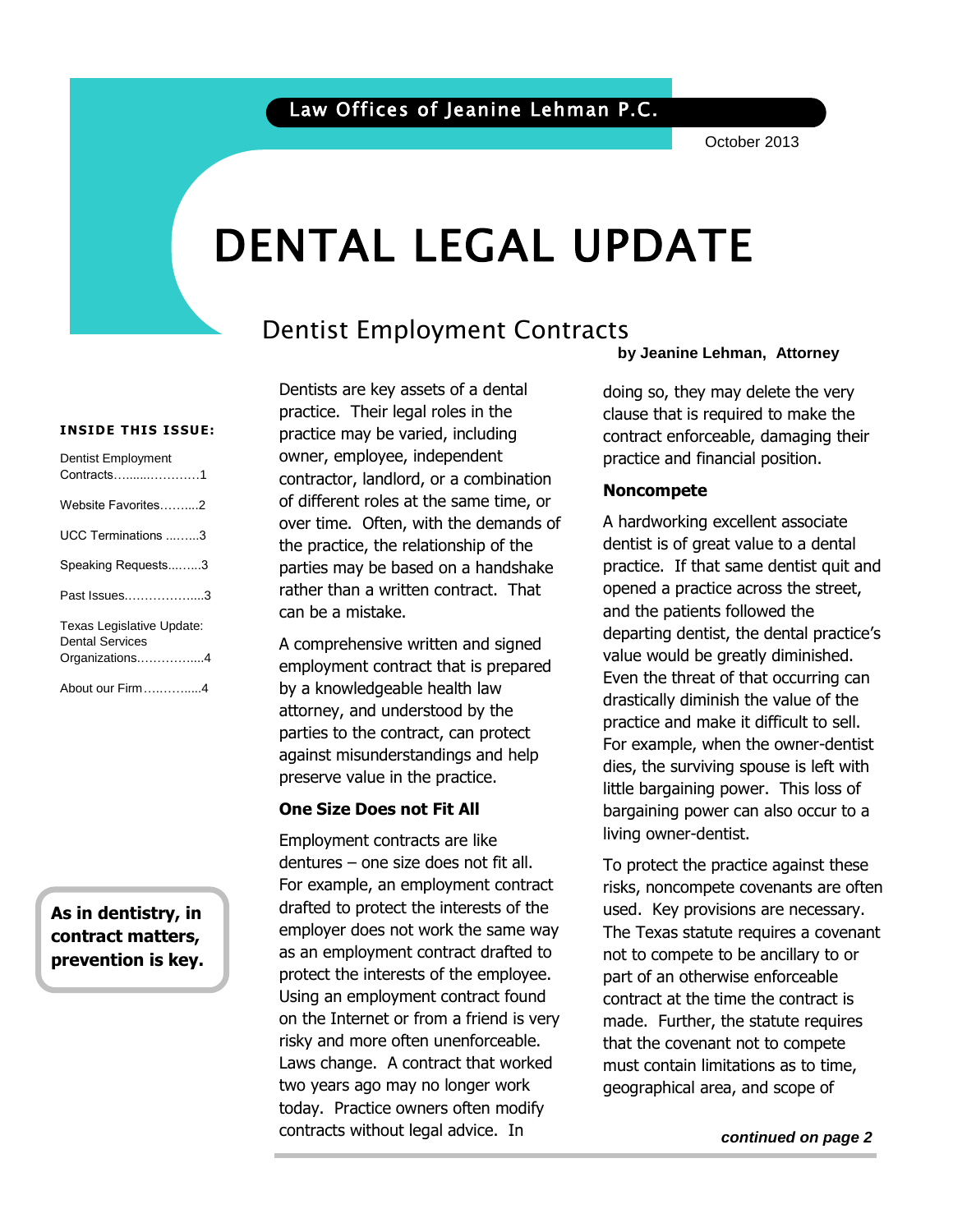**Employment contracts are like dentures – one size does not fit all.** 



#### **Website Favorites**

Law Offices of Jeanine Lehman P.C.: [www.jeanine.com](http://www.jeanine.com/)

Capital Area Dental Society: [www.capitalareadental.org](http://www.capitalareadental.org/)

Texas State Board of Dental Examiners: [www.tsbde.state.tx.us](http://www.tsbde.state.tx.us/)

Texas Dental Association: [www.tda.org](http://www.tda.org/)

Texas Academy of General Dentistry: [www.tagd.org](http://www.tagd.org/)

Texas Workforce Commission: <http://www.twc.state.tx.us/>

#### **Dentist Employment Contracts** *(cont.) --*

activity to be restrained that are reasonable and do not impose a greater restraint than is necessary to protect the goodwill or other business interest of the person being protected. Additionally, Texas law requires noncompete covenants restricting physicians to have several additional clauses, including buyout provisions. These additional requirements affect contracts with dentists dually licensed as physicians, such as certain oral surgeons. This area of law is litigated and has been changed by the legislature and court decisions. Therefore, the advice of a health law attorney is critical.

Consideration and clear implementation of noncompete covenants for employed and independent contractor dentists, and co-owner dentists are often prudent.

#### **Ownership of Dental Records**

Under Texas State Board of Dental Examiners (Board) rules, dental records are the sole property of the dentist who performs the dental service. Therefore, if the dental practice wants to own the dental records, a provision to transfer the dental records needs to be included in the employment contract, in accordance with Board rules.

#### **Confidentiality**

Confidentiality provisions are often included in employment contracts and provide important protections.

#### **Duties**

A clear description of the duties of the employee should be included in the employment contract. The allowance or disallowance of moonlighting can be addressed. Call and emergency coverage responsibilities can be included.

#### **Compensation & Benefits**

Compensation and benefits should be covered in the employment agreement. Will compensation be on an hourly, salary, or other basis? Is there a base salary? Are there bonuses? If compensation will be performance based, for example, based on production or collections, the methodology for calculation should be clear. An issue to consider addressing is how the redo of dental work will be handled. What is the payroll period? What benefits are available? Is there health/dental insurance, for employee only or for employee and dependents? What is the vacation, illness, and leave policy? Are there benefits for continuing professional education? Who pays for malpractice insurance, including any "tail" coverage? Are there retirement plans? Who pays for professional licensure fees and professional association dues? Are there any other benefits?

#### **Termination Provisions**

Termination provisions in the employment contract are very important. Is employment "at will" or for a set term? Is notice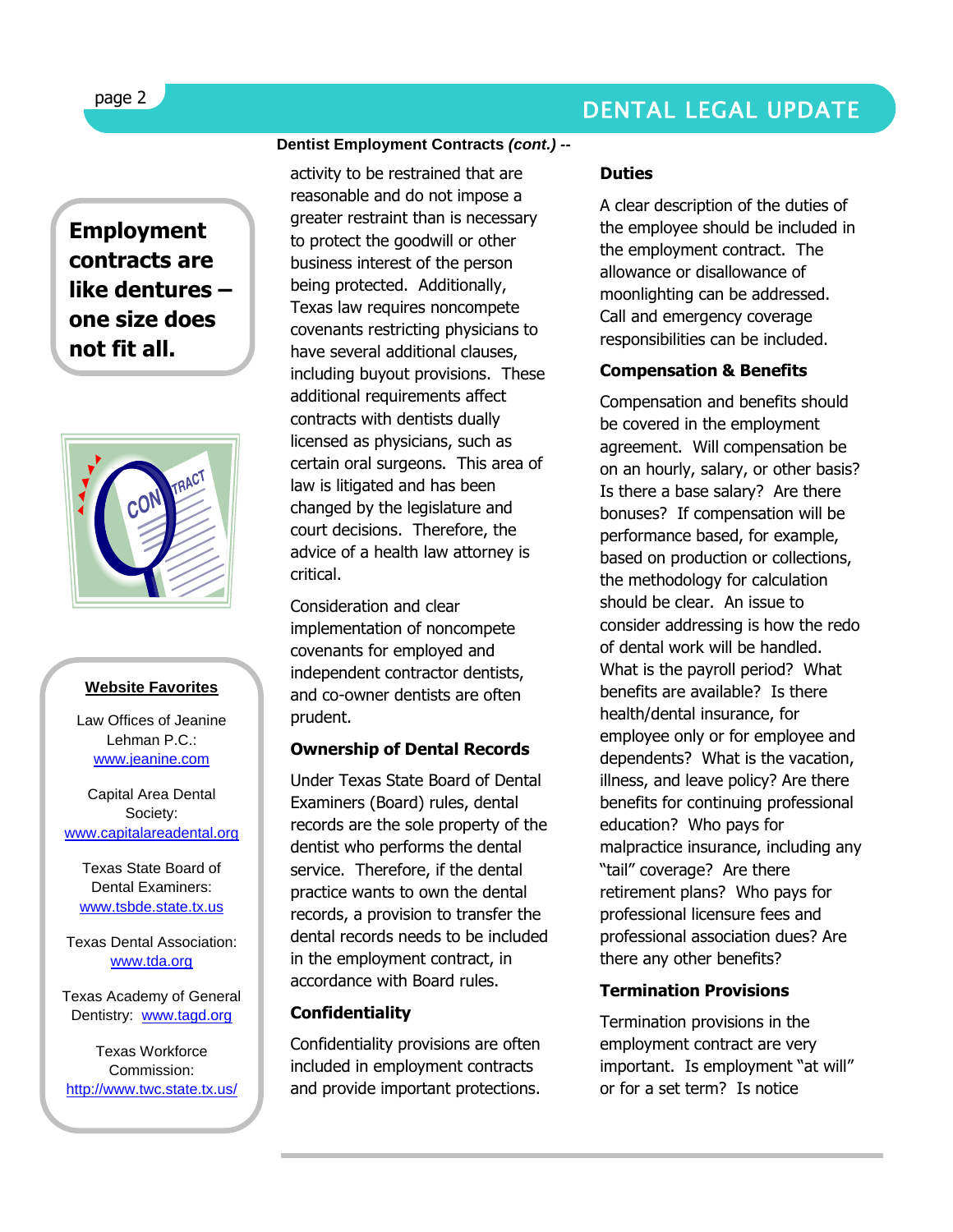# DENTAL LEGAL UPDATE **page 3**

required prior to termination? Is the notice period long enough to obtain the services of another dentist? Can the contract be terminated "for cause" and if yes, what constitutes cause?

#### **Ownership Opportunity**

Is there an opportunity for the employee to become a co-owner in the dental practice? Is there a buy-in? What is the process to use such opportunity? Is the opportunity mandatory or discretionary?

#### **Coordination of Responsibilities**

The dentist employee may also be a dentist coowner. In such event, a succession plan should be made for what will happen with the practice if one or more of the dentist co-owners leave employment by the practice, either voluntarily or by death or disability. For example, how will practice debt, personal guaranties, practice ownership buyout, dentist employment agreements, practice building/lease, and other issues be handled? Several of the contracts of the dental practice will need to be coordinated to provide an overall plan. This critical planning takes close collaboration with the dental practice's team, including the health law attorney, accountant, and practice management consultant.

#### **Importance of Signatures and Legal Formation of Contract**

The legal steps to form a valid contract should occur, including but not limited to, signatures and delivery of the contract. Not surprisingly, a Texas court refused to enforce a dental practice noncompete agreement that was never signed.

#### **Prevention is Key**

As in dentistry, in contract matters, prevention is key. The first visit to your lawyer should not be at the point of litigation, any more than the first visit to a dentist should be because of toothache. Instead, the services of the health law attorney should be sought at the outset to draft the dentist employment contract. Also, the health law attorney should be consulted before modifying

the contract, and periodically to check for changes in the law.

On the flipside, it is prudent for the employee dentist or independent contractor dentist to have his own health law attorney review the employment contract or independent contractor contract prior to signature, to advise him on the terms of such contract.■

**Jeanine Lehman** is an Austin, TX health law attorney who practices dental, health, real estate, and business law.

**TIP: UCC Lien Terminations.** When you pay off your practice's equipment loans, be sure to get UCC lien terminations from the lender and have them filed with the State, to avoid delays in refinancing or selling your practice.

#### **Speaking Requests**

For **Jeanine Lehman** and her colleagues to speak to professional and business groups on legal and practice management topics, please contact Jeanine Lehman at (512) 918-3435.

**Dental Legal Update issues at [www.jeanine.com](http://www.jeanine.com/)** 

- **Your Dental Office Lease: Watch the Terms**
- **Ownership Options for Your Dental Practice**
- **Financing Your Dental Practice**
- **Buying a Dental Practice: Deal Points**
- **Texas Legislative Updates**
- **Internet "Coupons": Dental Practice Time Bombs**
- **Cover Your Bases When you Sell Your Dental Practice**
- **Texas Dental Advertising Revisited**
- **Dental Office Condo Purchase**

The information in this newsletter is not a substitute for legal advice. The information is general in nature and should not be relied upon as legal advice generally, nor is it applicable to any particular situation. For legal advice in a particular situation, the reader is advised to retain an attorney. For reprints, call (512) 918-3435 or emai[l jeanine@jeanine.com.](mailto:jeanine@jeanine.com) © 2013 Jeanine Lehman.